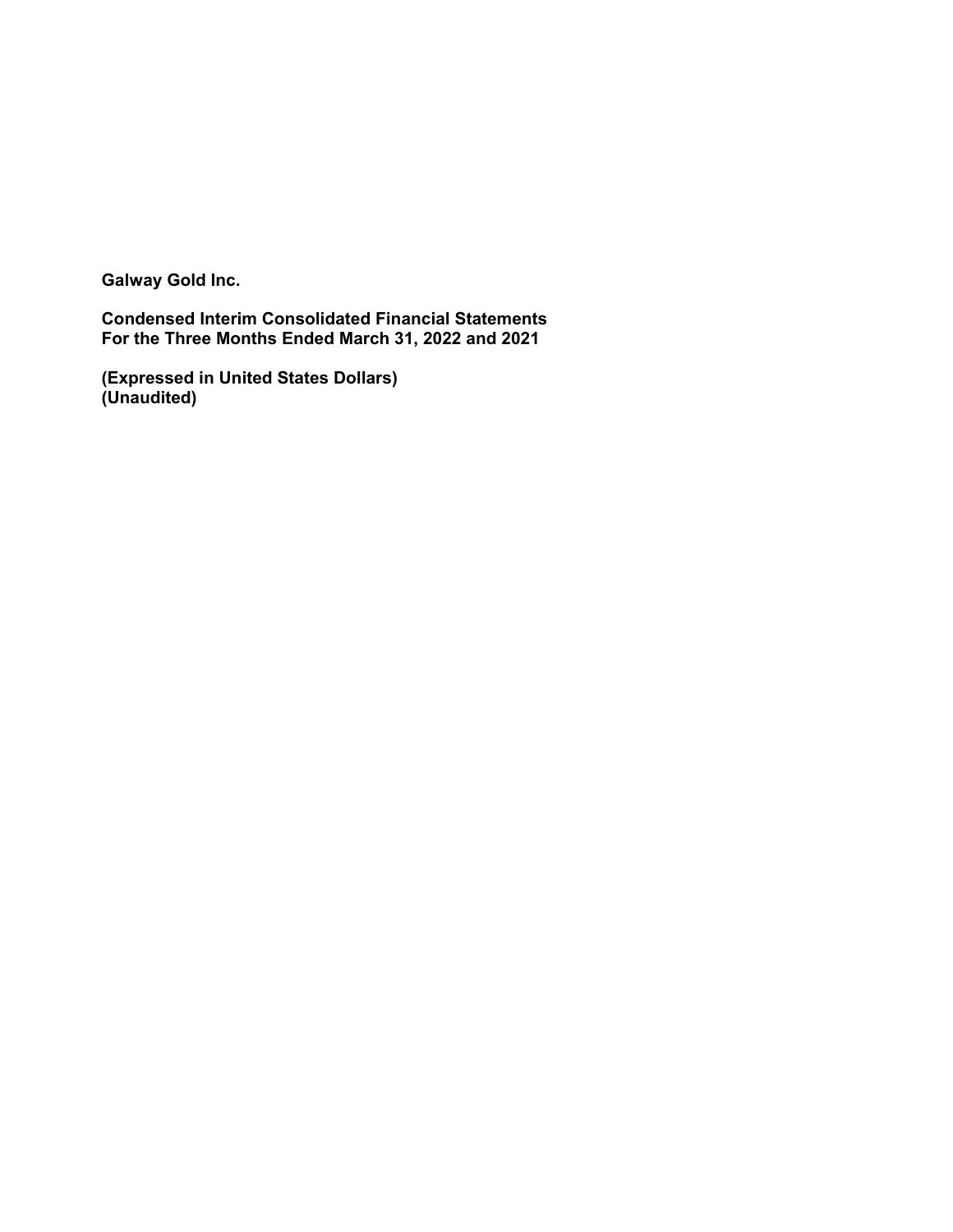## **MANAGEMENT'S RESPONSIBILITY FOR FINANCIAL REPORTING**

The accompanying unaudited condensed interim consolidated financial statements of Galway Gold Inc. (the "Company") are the responsibility of management and the Board of Directors.

The unaudited condensed interim consolidated financial statements have been prepared by management, on behalf of the Board of Directors, in accordance with the accounting policies disclosed in the notes to the unaudited condensed interim consolidated financial statements. Where necessary, management has made informed judgments and estimates in accounting for transactions which were not complete at the statement of financial position date. In the opinion of management, the unaudited condensed interim consolidated financial statements have been prepared within acceptable limits of materiality and are in accordance with International Accounting Standard 34 - Interim Financial Reporting using accounting policies consistent with International Financial Reporting Standards appropriate in the circumstances.

Management has established processes, which are in place to provide it with sufficient knowledge to support management representations that it has exercised reasonable diligence in that (i) the unaudited condensed interim consolidated financial statements do not contain any untrue statement of material fact or omit to state a material fact required to be stated or that is necessary to make a statement not misleading in light of the circumstances under which it is made, as of the date of, and for the periods presented by, the unaudited condensed interim consolidated financial statements and (ii) the unaudited condensed interim consolidated financial statements fairly present in all material respects the financial condition, results of operations and cash flows of the Company, as of the date of and for the periods presented by the unaudited condensed interim consolidated financial statements.

The Board of Directors is responsible for reviewing and approving the unaudited condensed interim consolidated financial statements together with other financial information of the Company and for ensuring that management fulfills its financial reporting responsibilities. An Audit Committee assists the Board of Directors in fulfilling this responsibility. The Audit Committee meets with management to review the financial reporting process and the unaudited condensed interim consolidated financial statements together with other financial information of the Company. The Audit Committee reports its findings to the Board of Directors for its consideration in approving the unaudited condensed interim consolidated financial statements together with other financial information of the Company for issuance to the shareholders.

Management recognizes its responsibility for conducting the Company's affairs in compliance with established financial standards, and applicable laws and regulations, and for maintaining proper standards of conduct for its activities.

### **NOTICE TO READER**

The Company's independent auditor has not performed a review of these condensed interim consolidated financial statements in accordance with standards established by the Chartered Professional Accountants of Canada for a review of condensed interim consolidated financial statements by an entity's auditor.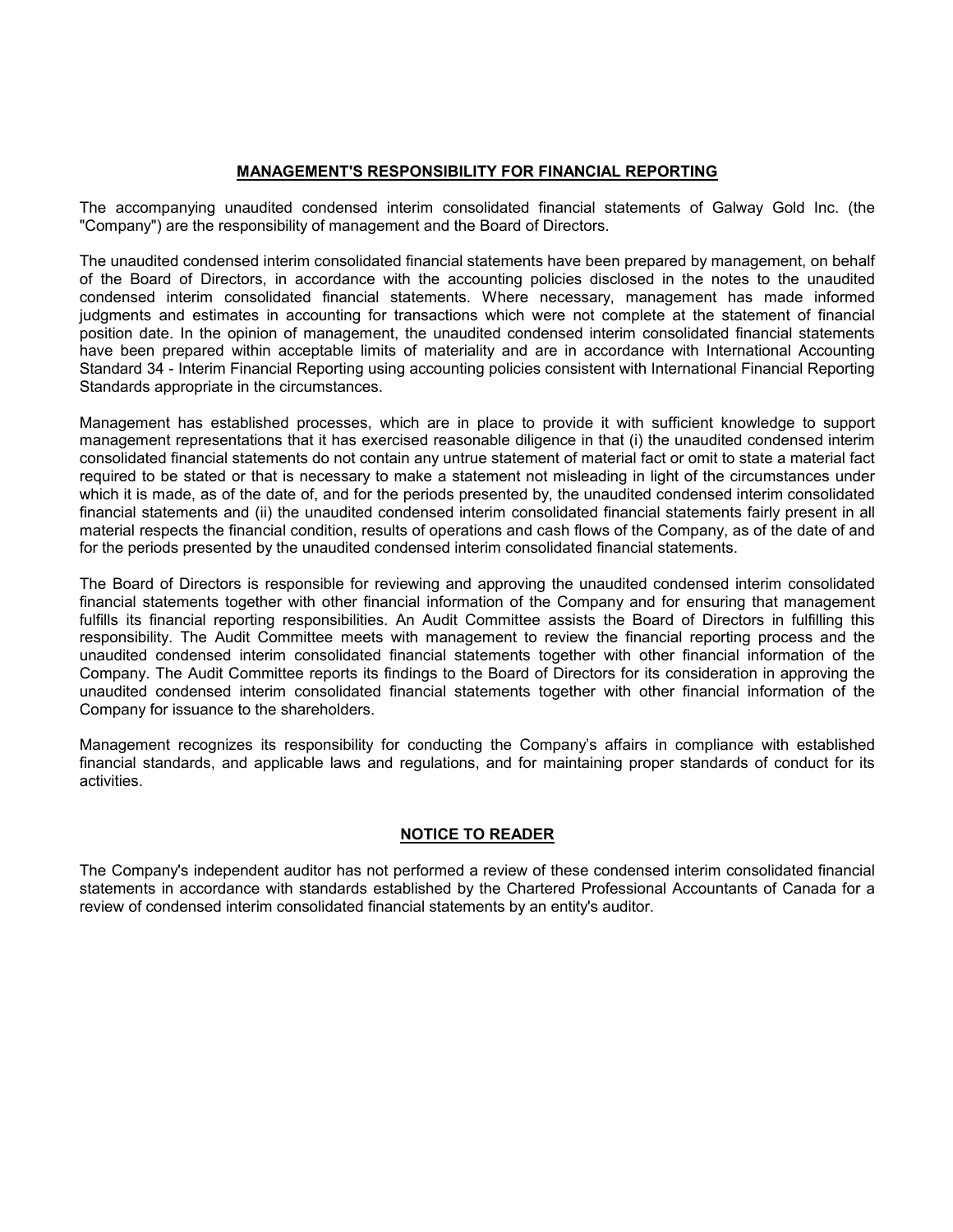# **Galway Gold Inc. Condensed Interim Consolidated Statements of Financial Position (Expressed in United States Dollars) (Unaudited)**

| As at                                                                                                     | March 31,<br>2022 |                                                      |     | December 31,<br>2021                                |
|-----------------------------------------------------------------------------------------------------------|-------------------|------------------------------------------------------|-----|-----------------------------------------------------|
| <b>Assets</b>                                                                                             |                   |                                                      |     |                                                     |
| <b>Current assets</b><br>Cash and cash equivalents<br>Prepaid and other assets                            | \$                | 1,597,165<br>291,987                                 | -SS | 1,886,119<br>296,337                                |
|                                                                                                           | \$                | 1,889,152                                            | \$  | 2,182,456                                           |
| <b>Liabilities</b>                                                                                        |                   |                                                      |     |                                                     |
| <b>Current liabilities</b><br>Accounts payable and accrued liabilities (Note 8)                           | \$                | 147,352                                              | \$. | 174,633                                             |
| <b>Shareholders' Equity</b>                                                                               |                   |                                                      |     |                                                     |
| Common shares (Note 4)<br>Contributed surplus<br>Accumulated other comprehensive income (loss)<br>Deficit |                   | 19,753,250<br>1,948,316<br>(3,742)<br>(19, 956, 024) |     | 19,753,250<br>1,948,316<br>(3, 419)<br>(19,690,324) |
|                                                                                                           |                   | 1,741,800                                            |     | 2,007,823                                           |
|                                                                                                           | \$                | 1,889,152                                            | \$. | 2,182,456                                           |

**Nature of Operations** (Note 1)

**Approved by the Board** *"Robert Hinchcliffe"* Director

*"Mike Sutton"* Director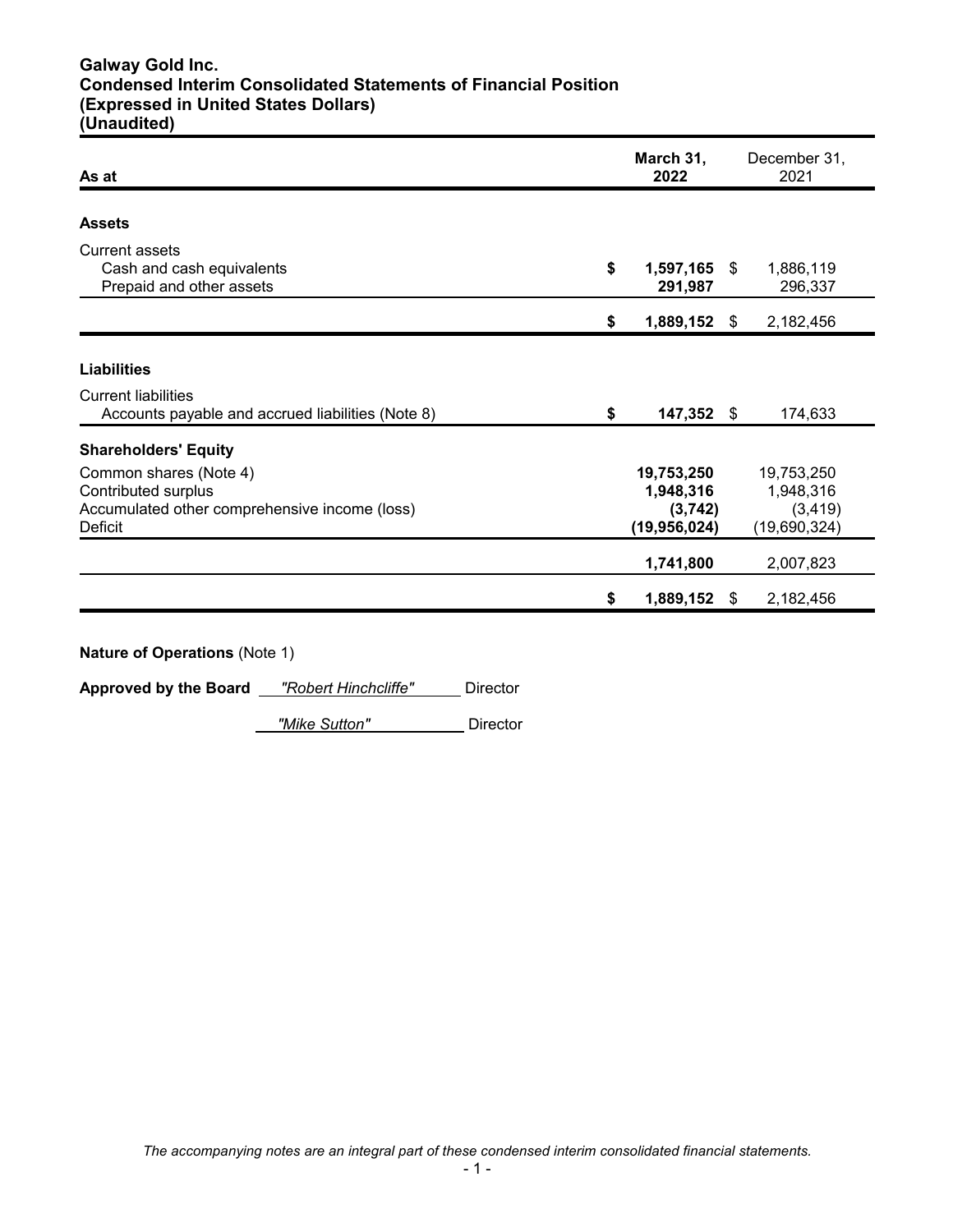# **Galway Gold Inc. Condensed Interim Consolidated Statements of Loss and Comprehensive Loss (Expressed in United States Dollars) (Unaudited)**

| For the Three Months Ended March 31,                      |    | 2022            | 2021       |
|-----------------------------------------------------------|----|-----------------|------------|
| <b>Expenses (Income)</b>                                  |    |                 |            |
| Project support costs (Note 6)                            | \$ | 56,389 \$       | 63.976     |
| Administrative expenses (Note 7)                          |    | 213,667         | 240,048    |
| Loss (Gain) on foreign exchange                           |    | (3,831)         | (9,614)    |
| Interest income                                           |    | (525)           | (992)      |
| <b>Net loss</b>                                           | \$ | $(265,700)$ \$  | (293, 418) |
| <b>Other Comprehensive Loss</b>                           |    |                 |            |
| Items that will be reclassified subsequently into income: |    |                 |            |
| Cumulative translation adjustment                         |    | (323)           | (1,901)    |
| <b>Net comprehensive loss</b>                             | \$ | $(266, 023)$ \$ | (295, 319) |
|                                                           |    |                 |            |
| Loss per share - basic and diluted                        | S  | $(0.01)$ \$     | (0.01)     |
| Weighted average number of common shares outstanding      |    | 41,627,979      | 41,627,979 |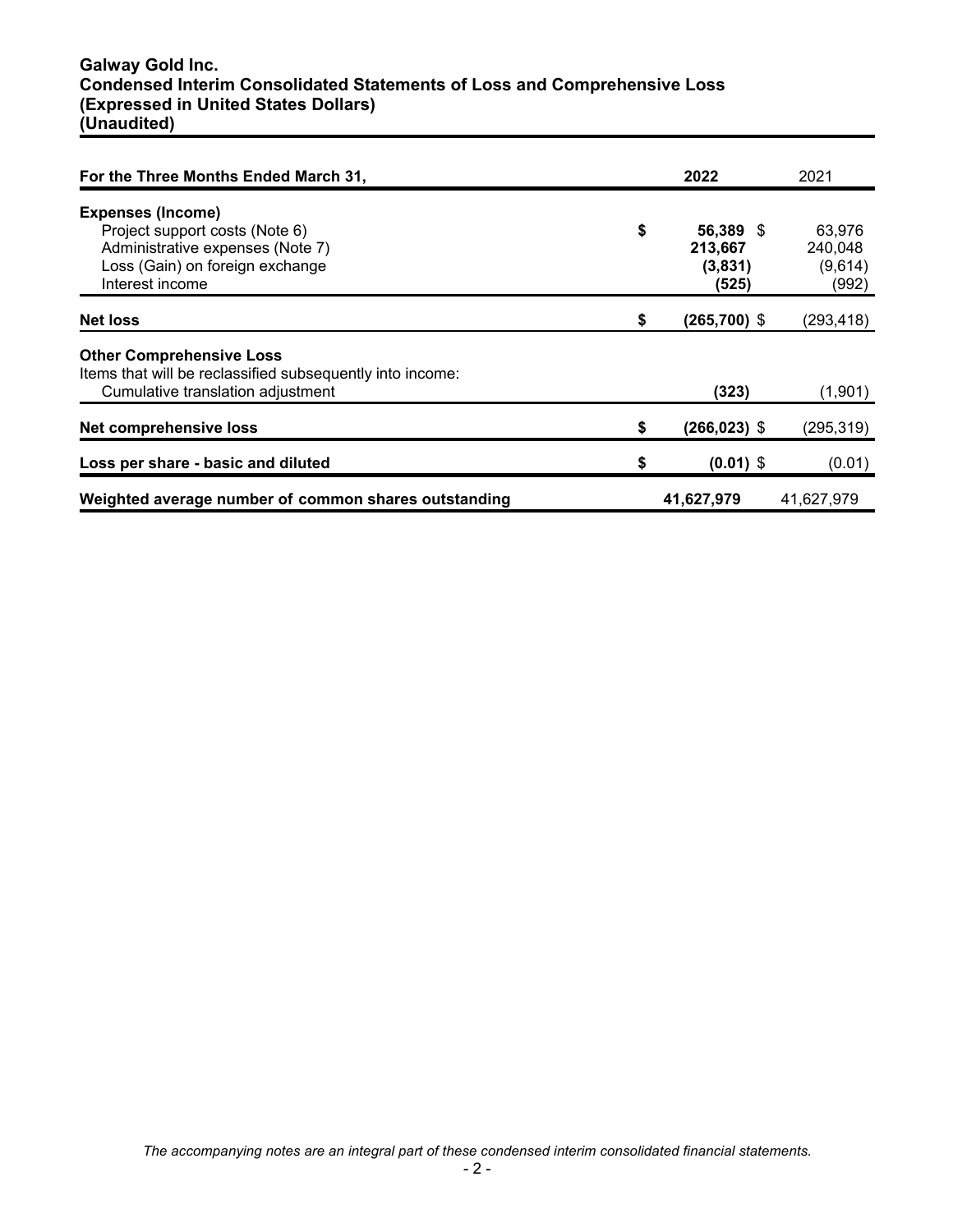|                                                                                            |   | <b>Share</b><br>Capital | <b>Contributed</b><br><b>Surplus</b> |    | <b>Accumulated</b><br><b>Other</b><br>Comprehensive<br><b>Income</b> |    | <b>Deficit</b>               |    | Total                              |
|--------------------------------------------------------------------------------------------|---|-------------------------|--------------------------------------|----|----------------------------------------------------------------------|----|------------------------------|----|------------------------------------|
| Balance, December 31, 2020<br>Cumulative translation adjustment<br>Net loss for the period | S | 19,753,250<br>-         | \$<br>1,948,316<br>۰.                | S  | 1,642<br>(1,901)                                                     |    | (18, 276, 015)<br>(293, 418) | \$ | 3,427,193<br>(1,901)<br>(293, 418) |
| Balance, March 31, 2021                                                                    |   | 19,753,250              | 1.948.316                            | S  | (259)                                                                |    | (18, 569, 433)               |    | 3,131,874                          |
| Balance, December 31, 2021<br>Cumulative translation adjustment<br>Net loss for the period |   | 19,753,250              | \$<br>1,948,316<br>$\blacksquare$    | \$ | (3, 419)<br>(323)                                                    | S. | (19,690,324)<br>(265, 700)   | S  | 2,007,823<br>(323)<br>(265,700)    |
| <b>Balance, March 31, 2022</b>                                                             |   | 19,753,250              | 1,948,316                            |    | (3,742)                                                              |    | (19,956,024)                 | S. | 1,741,800                          |

*The accompanying notes are an integral part of these condensed interim consolidated financial statements.*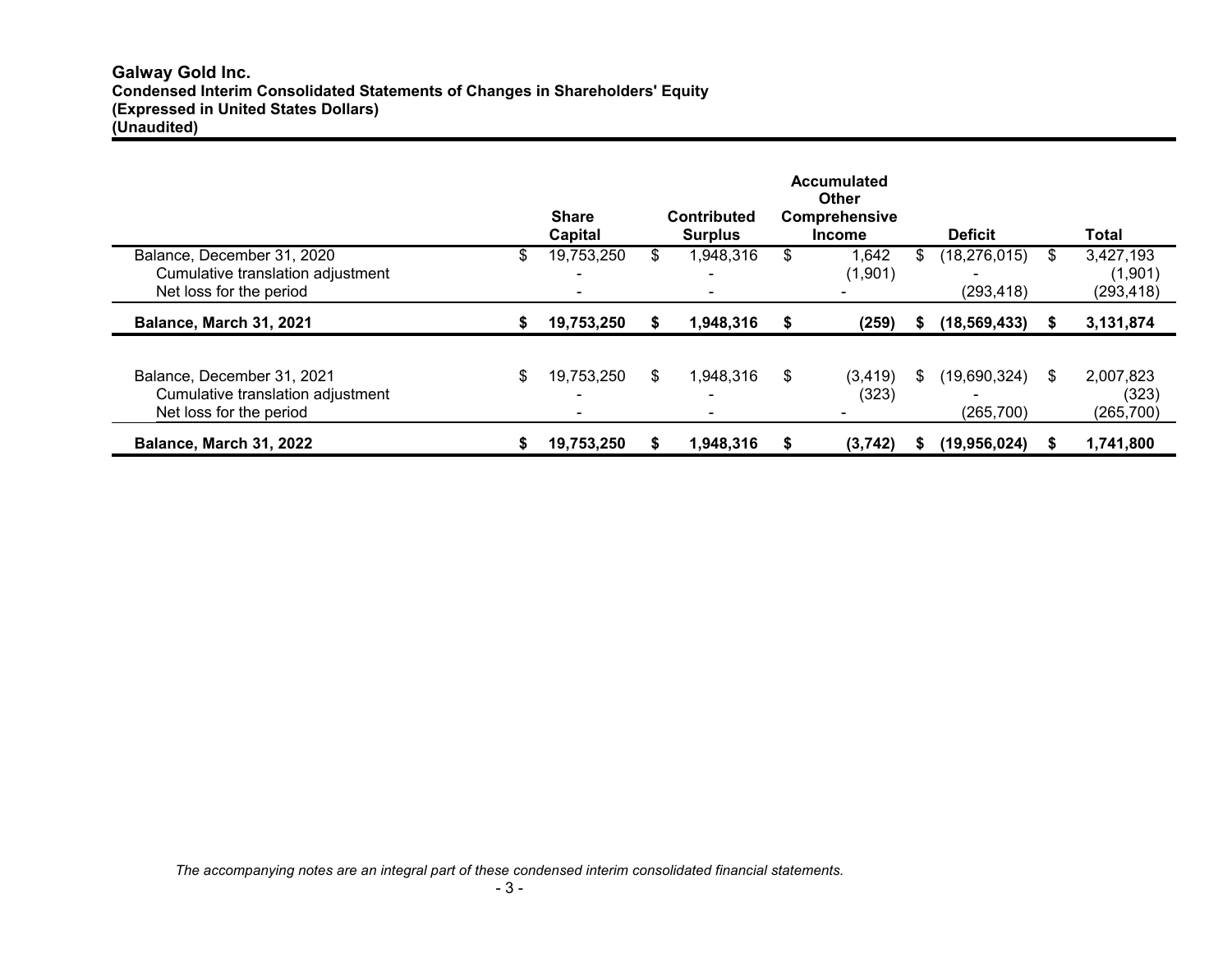| For the Three Months Ended March 31,                                                                                | 2022                 | 2021                  |
|---------------------------------------------------------------------------------------------------------------------|----------------------|-----------------------|
| Cash (used in) provided by:                                                                                         |                      |                       |
| <b>Operating activities</b><br>Net loss for the period<br>Items not affecting cash:                                 | \$<br>$(265,700)$ \$ | (293, 418)            |
| Changes in current assets and liabilities:<br>Prepaids and other assets<br>Accounts payable and accrued liabilities | 4,350<br>(27, 281)   | (5,816)<br>(153, 727) |
|                                                                                                                     | (288, 631)           | (452,961)             |
| Effect of foreign exchange rate changes on cash balances                                                            | (323)                | (1,901)               |
| Net change in cash and cash equivalents                                                                             | (288, 954)           | (454, 862)            |
| Cash and cash equivalents, beginning of period                                                                      | 1,886,119            | 3,561,735             |
| Cash and cash equivalents, end of period                                                                            | \$<br>$1,597,165$ \$ | 3,106,873             |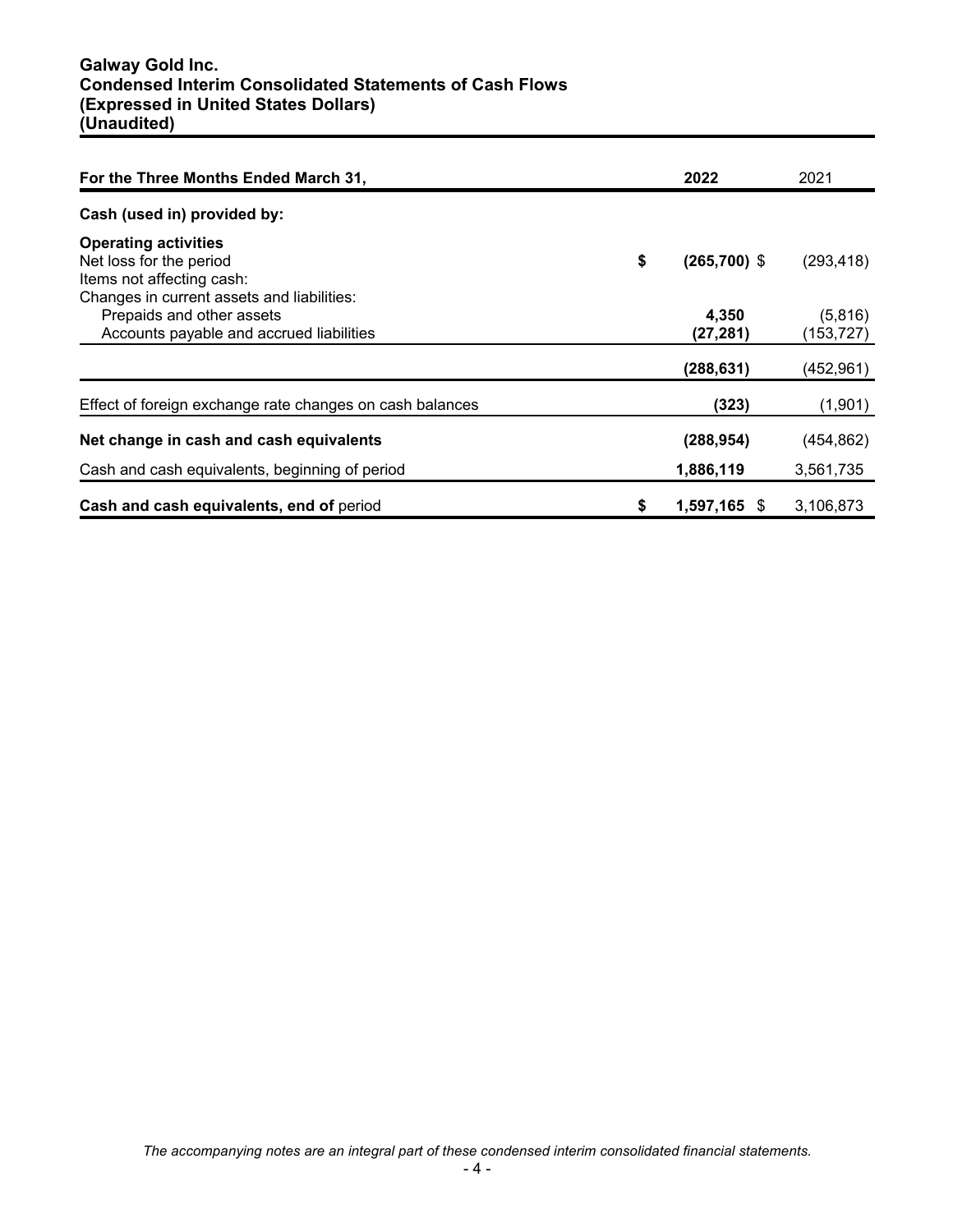### **1. Nature of Operations**

Galway Gold Inc. ("the Company") was incorporated pursuant to the Business Corporations Act (New Brunswick) on May 9, 2012, and continued to the Province of Ontario on August 11, 2015. The Company's head office is located at 82 Richmond Street East, Toronto, Ontario, M5C 1P1. The Company was incorporated for the sole purpose of participating in the Plan of Arrangement (the "Arrangement") announced October 19, 2012 involving the Company, Galway Metals Inc., Galway Resources Ltd. ("Galway"), AUX Acquisition 2 S.àr.l ("AUX") and AUX Canada Acquisition 2, formerly 2346407 Ontario Inc. ("AUX Canada"), a wholly owned subsidiary of AUX. Prior to the close of the Arrangement, the Company did not carry on any active business.

On January 21, 2013, the Company's common shares commenced trading on the TSX Venture Exchange under the symbol "GLW".

The Company was in the process of exploring the Vetas Project and has not yet determined whether the mineral properties contain mineral reserves that are economically recoverable. The continuing operations of the Company and the underlying value and recoverability of the amounts shown for mineral properties are entirely dependent upon maintaining a license to operate, the existence of economically recoverable mineral reserves, the ability to obtain the necessary financing to complete the exploration and development of the mineral property interests and on future profitable production or proceeds from the disposition of the mineral property interests.

On February 24. 2016, the Colombian Constitutional Court (the "Court") published a ruling, which deemed certain provisions to the National Development Plan (Law 1753) issued in July, 2015, in respect of exemptions to mining operations in areas of Colombia considered to be páramos (high altitude eco-systems) to be unconstitutional. Prior to the Court's ruling, mining titles issued before 2010, such as the Vetas Project were allowed to continue to mine. As a result of the Court's unfavourable ruling, mining in all páramo ecosystems throughout the country were declared to be damaging to the páramos and to the water supply. As such, all mining and petroleum operations in the páramos were ordered to stop. Moreover, according to the ruling, the Company will not be able to transfer title of the Reina de Oro project and the mining permit will no longer be valid. The ruling is currently under appeal, the ultimate resolution of the case is unknown.

In March 2018, Company engaged in discussions with the Ministry of Commerce and the Agency for the Defense of the State to settle the damages for the loss of the Reina de Oro project. In order to further protect its claim, the Company announced that it filed an application for arbitration under the Canada-Colombia Free Trade Agreement ("FTA") to preserve Galway Gold's rights under the FTA. Discussions between the government and the Company are ongoing.

### **2. Accounting Policies**

### **Statement of Compliance**

These unaudited condensed interim financial statements have been prepared in accordance with International Accounting Standard 34, Interim Financial Reporting. Accordingly, they do not include all of the information required for full annual financial statements required by IFRS as issued by IASB and interpretations issued by IFRIC. These unaudited condensed interim consolidated financial statements should be read in conjunction with the Company's audited consolidated financial statements for the year ended December 31, 2019.

These unaudited condensed interim consolidated financial statements were authorized for issuance by the Board of Directors of the Company on May 26, 2022.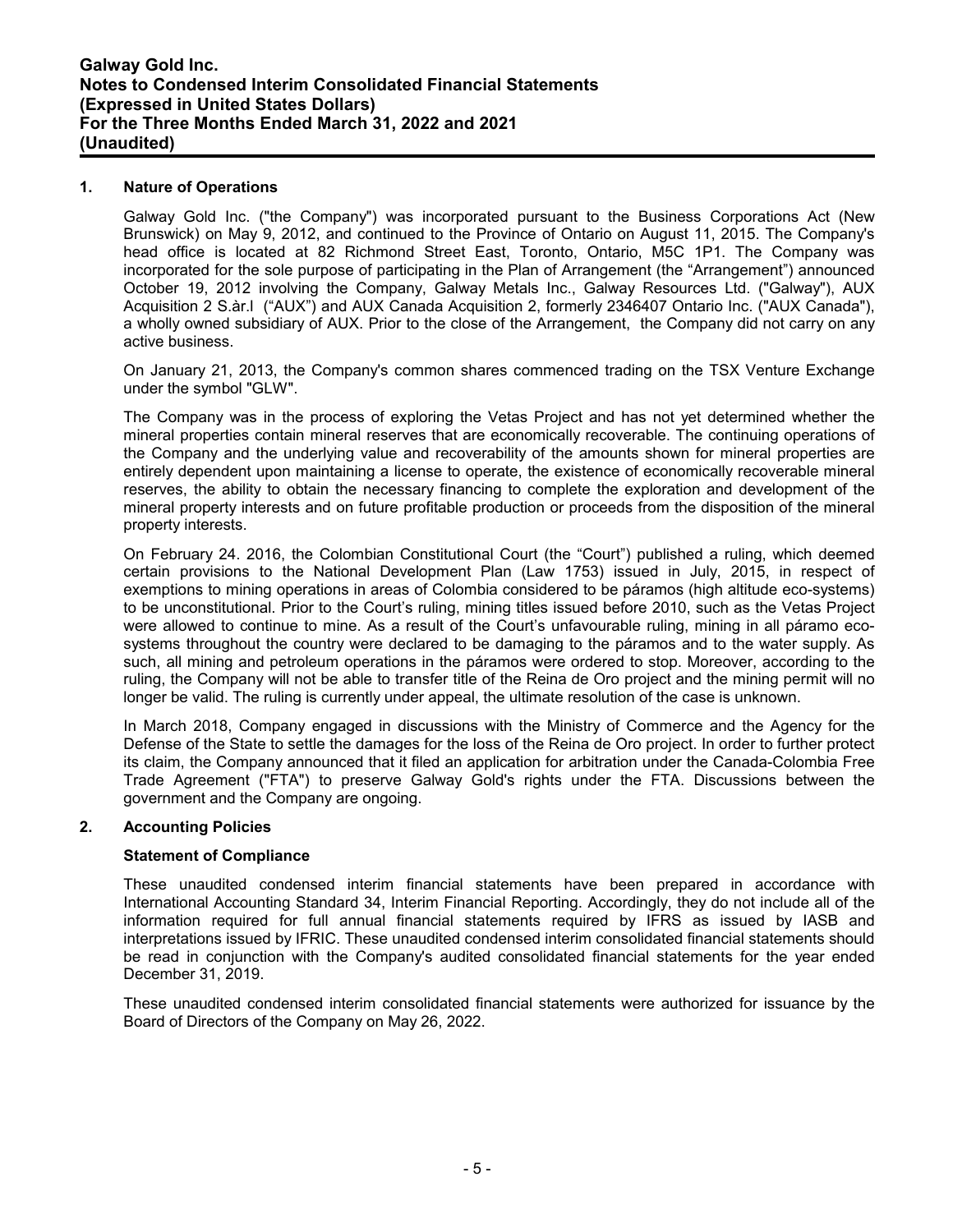## **2. Accounting Policies (Continued)**

#### **Basis of Presentation**

These unaudited condensed interim consolidated financial statements have been prepared on a historical cost basis, except for financial instruments which are measured at fair value. In addition, these consolidated financial statements have been prepared using the accrual basis of accounting except for cash flow information.

In the preparation of these unaudited condensed interim consolidated financial statements, management is required to make estimates and assumptions that affect the reported amounts of assets and liabilities, the disclosure of contingent assets and liabilities at the date of the financial statements and the reported amounts of expenses during the period. Actual results could differ from these estimates.

#### **Basis of Consolidation**

These consolidated financial statements incorporate the financial statements of the Company and its wholly owned subsidiaries, Galway Resources Vetas Holdco Ltd. (Cayman Islands), Galway Resources Vetas Holdco Ltd. Sucursal Colombia and Galway Gold US Inc. All intercompany transactions, balances, income and expenses are eliminated upon consolidation.

#### **3. Resource Property**

As part of the Arrangement, the Company acquired the option to earn a 100% interest in the Vetas Project and assumed the contracts to secure land packages in the Vetas-Surata gold region in the state of Santander, Colombia as described below. As of December 31, 2021 and 2020, there were no outstanding payment obligations under the agreement.

The Company has the option to earn 100% of the Reina de Oro concession, the Vetas Project, by paying 1.5% of the gold value of measured and indicated gold resources and will not be encumbered by further royalty commitments.

In January 2014, the Company exercised its right to acquire the Vetas Project. The total option exercise price was approximately US \$4.3 million. The Company was advised that the counterparty to the Reina de Oro Option Contract rejected the exercise of the option. The Company sought arbitration of this matter pursuant to the terms of the Option Contract. On February 13, 2015, the Company received a favourable ruling and was awarded damages of approximately \$490,000. As the ultimate collection of the judgement is uncertain, no contingent asset has been recorded in these financial statements.

On February 24. 2016, the Colombian Constitutional Court (the "Court") has published a ruling, which deemed certain provisions to the National Development Plan (Law 1753) issued in July, 2015, in respect of exemptions to mining operations in areas of Colombia considered to be páramos (high altitude eco-systems) to be unconstitutional. Prior to the Court's new ruling, mining titles issued before 2010, such as Reina de Oro, were allowed to continue to mine. As a result of the Court's new unfavorable ruling, mining in all páramo ecosystems throughout the country were declared to be damaging to the páramos and to the water supply. As such, all mining and petroleum operations in the páramos were ordered to stop. Moreover, according to the new ruling, the Company will not be able to transfer title of the Reina de Oro project and the mining permit will no longer be valid. The ruling is currently under appeal, the ultimate resolution of the case is unknown. Based on the underlying uncertainty, the Company recorded an impairment charge of \$895,282 on its Vetas project as at December 31, 2015.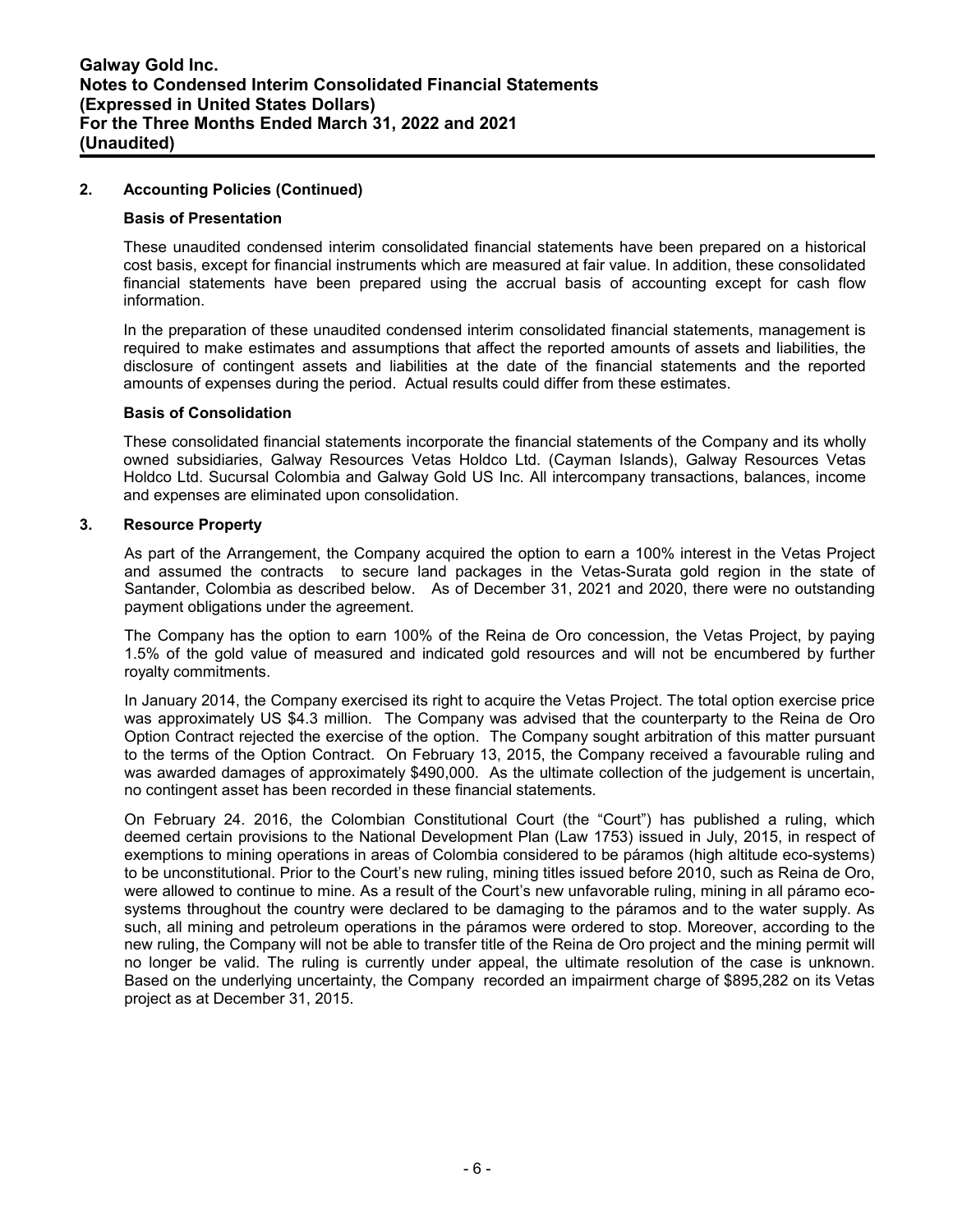# **4. Share Capital**

| Authorized: | Unlimited number of common shares<br>Unlimited number of preferred shares issuable in series, the terms of which<br>may be fixed by the Board of Directors before the issuance thereof |
|-------------|----------------------------------------------------------------------------------------------------------------------------------------------------------------------------------------|
|             |                                                                                                                                                                                        |

Common shares issued:

|                                                   | Number of     |                          |  |
|---------------------------------------------------|---------------|--------------------------|--|
|                                                   | <b>Shares</b> | Amount                   |  |
|                                                   |               |                          |  |
| Balance, December 31, 2020, December 31, 2021 and |               |                          |  |
| March 31, 2022                                    |               | 41,627,979 \$ 19,753,250 |  |

## **5. Stock Options**

The following table reflects the continuity of stock options for the three months ended March 31, 2022 and 2021:

|                                               | Number of<br><b>Stock Options</b> | <b>Weighted Average</b><br><b>Exercise Price (CDN)</b> |  |
|-----------------------------------------------|-----------------------------------|--------------------------------------------------------|--|
| Balance December 31, 2020 and March 31, 2021  | 3.262.500                         | \$0.28                                                 |  |
| Balance, December 31, 2021 and March 31, 2022 | 3,262,500                         | \$0.28                                                 |  |

The following table reflects the stock options outstanding as at March 31, 2022:

| <b>Expiry Date</b> |    | <b>Exercise</b><br>Price(CDN) | Weighted<br>Average<br>Life<br>Remaining | <b>Options</b><br>Outstanding | <b>Black-Scholes</b><br>Value |
|--------------------|----|-------------------------------|------------------------------------------|-------------------------------|-------------------------------|
|                    |    |                               |                                          |                               |                               |
| June 4, 2023       |    | 0.28                          | $1.18$ years                             | 1,512,500                     | \$<br>1,367,102               |
| January 31, 2024   | S  | 0.36                          | 1.84 years                               | 1,000,000                     | \$<br>360,723                 |
| January 8, 2029    | \$ | 0.11                          | 6.78 years                               | 500,000                       | \$<br>28,624                  |
| April 28, 2030     | S  | 0.11                          | 8.08 years                               | 250,000                       | \$<br>24,900                  |
|                    |    |                               |                                          |                               |                               |
|                    |    | 0.28                          | 2.77 years                               | 3,262,500                     | 1,781,349                     |

Of the 3,262,500 options outstanding as at March 31, 2022, all were exercisable.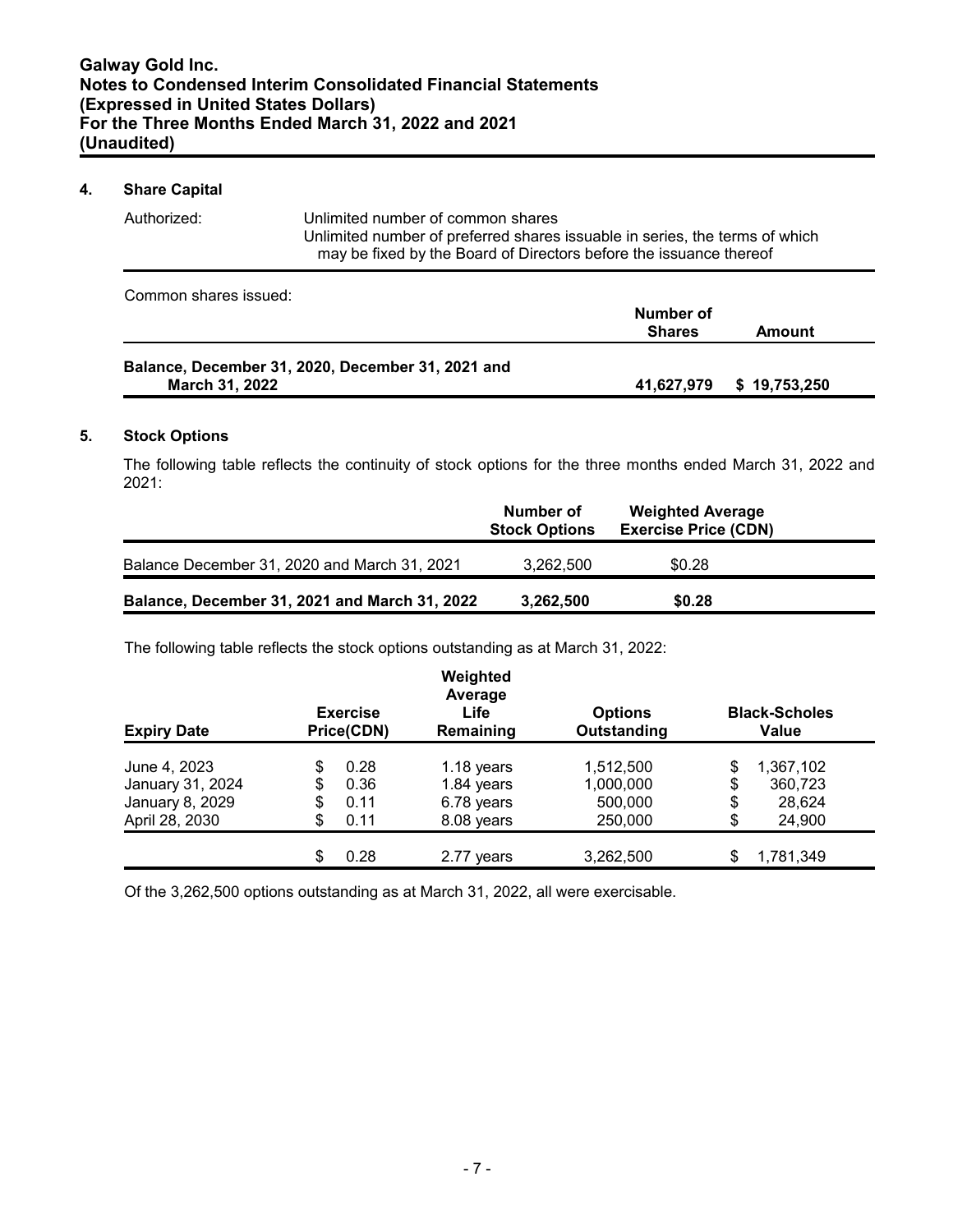## **6. Project Support Costs**

| For the Three Months Ended March 31,                   |    | 2022                         | 2021                      |
|--------------------------------------------------------|----|------------------------------|---------------------------|
| Support costs<br>Professional fees<br><b>Utilities</b> | \$ | $11,771$ \$<br>43,692<br>926 | 18,610<br>43,893<br>1,473 |
| Total                                                  | S  | 56,389 \$                    | 63,976                    |

# **7. Administrative Expenses**

| For the Three Months Ended March 31, |    | 2022         | 2021    |
|--------------------------------------|----|--------------|---------|
| Professional fees <sup>1</sup>       | \$ | $32,677$ \$  | 59,955  |
| Public company costs                 |    | 12.970       | 16,400  |
| Salaries and benefits                |    | 143,799      | 89,848  |
| Office and general                   |    | 13,251       | 17,936  |
| Insurance                            |    | 7,198        | 10,723  |
| Travel                               |    | 3.772        | 45,186  |
| Total                                | S  | 213,667<br>S | 240,048 |

<sup>1</sup>The Company continues to incur Colombian legal costs associated with the ongoing dispute with the Colombian government relating to the Company's Reina de Oro project.

### **8. Related Party Transactions**

Remuneration of directors and officers are as follows:

| For the Three Months Ended March 31,          | 2022             | 2021   |
|-----------------------------------------------|------------------|--------|
| Remuneration paid for CEO<br>and CFO services | <b>76.054 \$</b> | 76.055 |

During the three months ended March 31, 2022, the Company expensed \$14,488 (three months ended March 31, 2021 - \$14,513) to Marrelli Support Services Inc. ("Marrelli Support") and DSA Corporate Services Inc. ("DSA"), together known as the "Marrelli Group" for:

- (i) Robert D.B. Suttie, President of Marrelli Support, to act as Chief Financial Officer ("CFO") of the Company;
- (ii) Bookkeeping and office support services;
- (iii) Regulatory filing services
- (iv) Corporate secretarial services

The Marrelli Group is also reimbursed for out of pocket expenses.

As of March 31, 2022, the Marrelli Group was owed \$16,854 (December 31, 2021 - \$8,692). These amounts are included in accounts payable and accrued liabilities.

The above noted transactions are in the normal course of business and are measured at fair value.